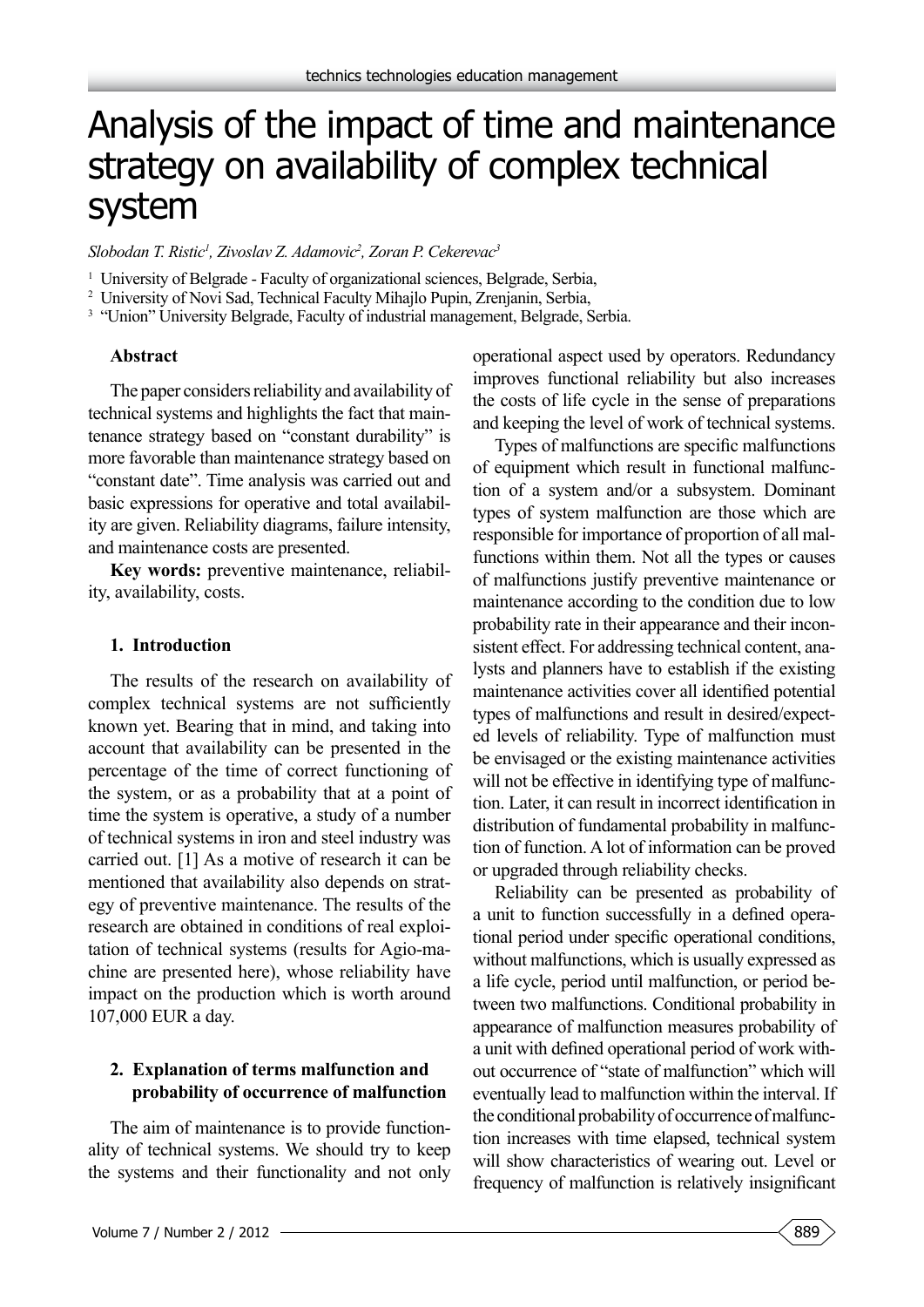for maintenance program, being too simple to be measured. Frequency of malfunctions is useful for the process of decision making regarding expenses, as well as for establishing maintenance intervals, but gives us no information on what maintenance activities are suitable or which, on the other hand, will be a consequence, i.e. result of malfunction. Solutions regarding malfunctions should be estimated within sphere of safety and economic consequences which we want to prevent. Maintenance activities must be applicable, with the aim of their efficiency.

In the table 1 a possible method of quantifying probability of malfunction is presented. In case historical data is available, "powerful" tool for establishing rank can be provided. In case historical data is not available, ranking can be estimated based on experience with similar systems within a company.

Contemporary maintenance methods are focused on a whole technical system. They are meant more for maintenance of functionality of whole system than functionality of its components. Reliability is the base for making decision. Characteristics of malfunction of technical systems must be understood in order to establish efficiency of preventive maintenance. For successful realization it is necessary to constantly search for knowledge of conditional probability in occurrence of malfunction in specific time period (possibility that malfunction will occur in every supposed operational period).

We should always consider safety first, and then economic reasons. Safety must always be preserved. When safety is out of question, preventive maintenance must be based on economic reasons.

### **3. Dependence of operative and total availability on time**

Availability of technical system in a general case can be presented by time relationship:

$$
A = \frac{T_{or}}{T_{or} + T_z}
$$
.........(1)

where:

 $T_{\text{or}}$  - average time at work,  $T_z$  - average time in failure.

It can be said that availability is in direct correlation with the exploitation capacity of a technical system, excluding the causes of failure (breakdown). In a general case, availability includes:

- proper availability  $A_{v}$ ,
- operative availability  $A_{\text{on}}$ , and
- $-$  total availability  $A_{u}$ .

The same can be calculated by applying the following patterns:

**Rank Effect Description** 1. 1/10000 Small probability of occurrence of malfunction, i.e. it would be unreasonable to expect it  $\frac{2}{1/5000}$  Low probability of occurrence of malfunction, similar to previous plans in the past which had low level of occurrence of malfunction for given volume / load  $\frac{3}{1/2000}$  Low probability of occurrence of malfunction, similar to previous plans in the past which had low level of occurrence of malfunction for given volume / load  $\frac{4}{1/1000}$  Accidental occurrence of malfunction, similar to previous plans in the past which had low level of occurrence of malfunction for given volume / load  $\frac{5}{1/500}$  Medium probability of occurrence of malfunction, similar to previous plans in the past which had low level of occurrence of malfunction for given volume / load 6. 1/200 Medium - high probability of occurrence of malfunction, similar to previous plans in the past which had low level of occurrence of malfunction for given volume / load  $7. \mid 1/100 \mid$  High probability of occurrence of malfunction, similar to previous plans in the past which had high level of occurrence of problems  $8.$   $\parallel$  1/50 High probability of occurrence of malfunction, similar to previous plans in the past which had high level of occurrence of problems 9. 1/20 Very high probability of occurrence of malfunction, almost certain to cause a problem 10. 1/10 Very high probability of occurrence of malfunction, almost certain to cause a problem

*Table 1. Categories of probability in occurrence of malfunction*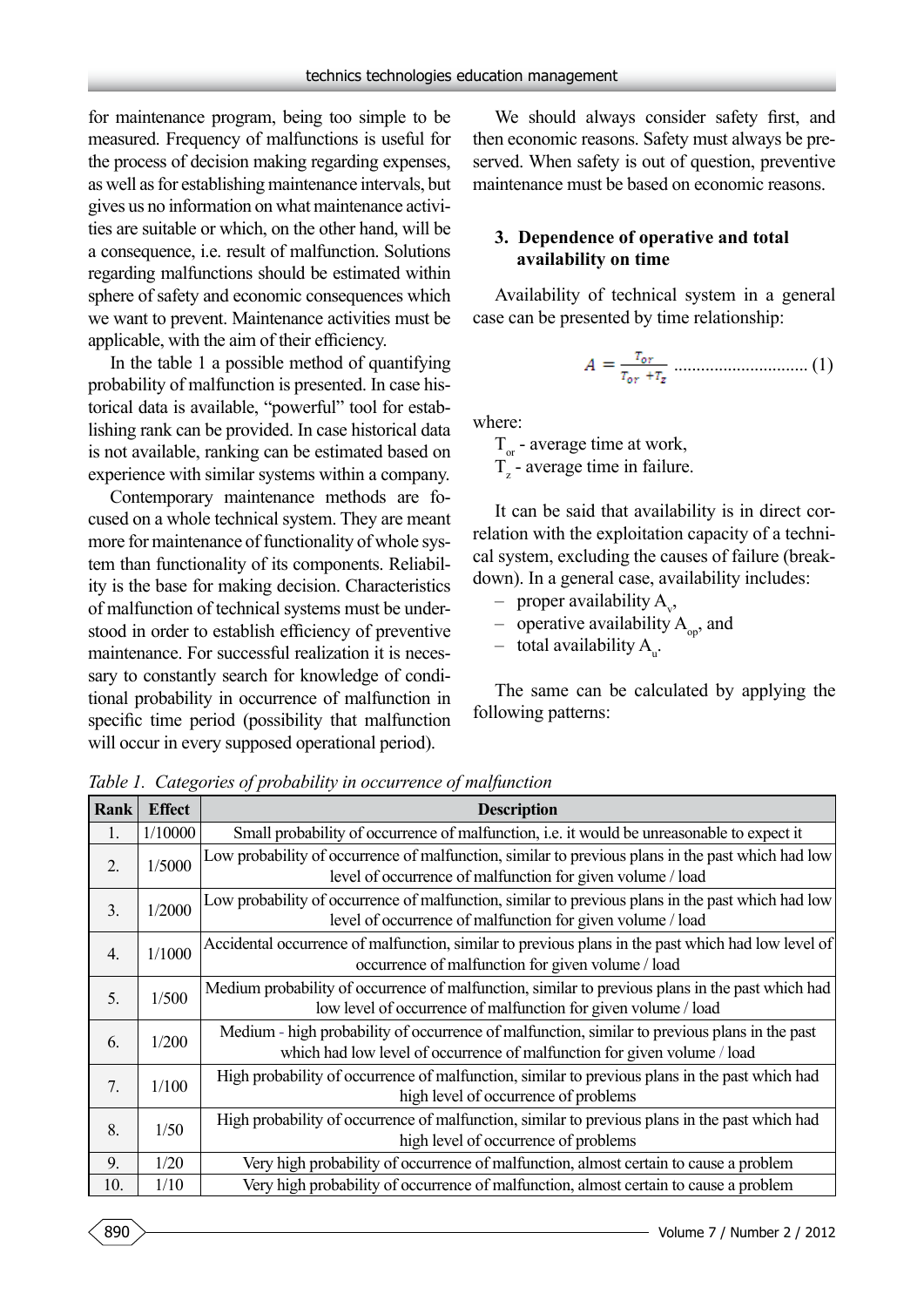........................... (2)

$$
A_{op} = \frac{T_{op}}{T_{op} + T_{po}} \dots \dots \dots \dots \dots \dots \dots \dots \dots \tag{3}
$$

$$
A_u = \frac{T_{op}}{T_{op} + T_{pop}} \dots \dots \dots \dots \dots \dots \dots \dots \dots \tag{4}
$$

where:

 $T_{\alpha}$  - average time between the failures,

 $T_{\text{po}}$  - average technical time of duration of repair after a failure,

 $T_{op}$  - average time between two consecutive maintenance interventions,

 $T_{\text{pog}}$  - average technical time of duration of repairs after failures, and

 $T_{\text{pov}}$  - average time of duration of repairs including the stand-by time.

In this paper, the time when preventive maintenance intervention should be performed, is the time when the total maintenance costs (EUR/hour) are minimal. Account was also taken of reliability magnitudes  $R(T)$  and failure intensity  $\lambda(T)$  in the process. The highest operative and total availability for the minimal maintenance costs (EUR/hour) can be calculated:

for preventive maintenance based "on constant date" (D) (the elements are replaced at pre-set moments of time, regardless of the 'age' of elements):

$$
A_{OPD} = \frac{r c_{D_{min}}}{r c_{D_{min}} + r_{pop} + H_m + r_{pop}} \dots \dots \dots \dots \dots \tag{5}
$$

$$
A_{U_D} = \frac{\tau c_{D_{min}}}{\tau c_{D_{min}} + \tau_{pov} g \cdot H_m + \tau_{pov} p} \dots (6)
$$

where:

 $T(C_{\text{dmin}})$  - the period of work when total maintenance costs are minimal,

 $T_{\text{pop}}$  - average technical time of duration of repairs for operations of preventive maintenance,

 $T_{\text{pov}}(g)$  - average time of repairs, including the stand-by time (repair after a failure),

 $T_{\text{pov}}(p)$  - average time of stand-by (repair in a preventive intervention),

 $H<sub>m</sub>$  - restoring function (average number of restoring).

for preventive maintenance based on "constant durability" (T) (elements are replaced when they reach a certain life):

$$
A_{OP_T} = \frac{T_{op} c_{T_{min}}}{T_{op} c_{T_{min}} + T_{pog} F T + T_{pop} R T} \dots \dots \dots (7)
$$

$$
A_{U_{T}} = \frac{T_{op} c_{T_{min}}}{T_{op} c_{T_{min}} + T_{pop} g \cdot F T + T_{pop} p \cdot R T}
$$
 ...... (8)

where:

 $T_{op}^{\text{}}(C_{T_{min}})$  - average time between two consecutive maintenance interventions for the period of work when total maintenance costs are minimal,

F(T) - distribution function,

 $R(T)$  - reliability function  $[R(T) = 1 - F(T)]$ .

The quoted patterns (5),(6), and (8) can be used for calculating the availability for any time period of work, and also for some current system availabilities  $A_{\text{opD}}$ , and  $A_{\text{opT}}$  average time of duration of repair (system restoring time  $T_{\text{pop}}$ ) can also be calculated. If the expressions are minimized:

.................... (9)

$$
\frac{\tau_{\text{pop}}}{\tau_{\text{op}} c_T} \cdot F \ T + \frac{\tau_{\text{pop}}}{\tau_{\text{op}} c_T} = m_2 \ \dots \dots \dots \dots \dots (10)
$$

then the maximum availability can be obtained, which is, in fact, the basic aim. By applying the relations (9), and (10), the following is obtained:

$$
T_{pop} O = \left(\frac{1}{A_{opp}^*} - 1\right) \cdot T C_D - T_{pog} O , \dots (11)
$$

$$
T_{pop} T = \frac{\tau_{op} c_T \cdot \left(\frac{1}{A_{opT}^*} - 1\right) - \tau_{pos} T \cdot F T}{R T} \quad \dots \dots \quad (12)
$$

#### **4. Result and data processing**

The data on performance of the technical system are obtained from the "Report on system performance" and refer to the time period of system work between two average repairs. In order to enable defining of appropriate conclusions on possibilities of increasing the availability by organizing

$$
\begin{bmatrix} 891 \end{bmatrix}
$$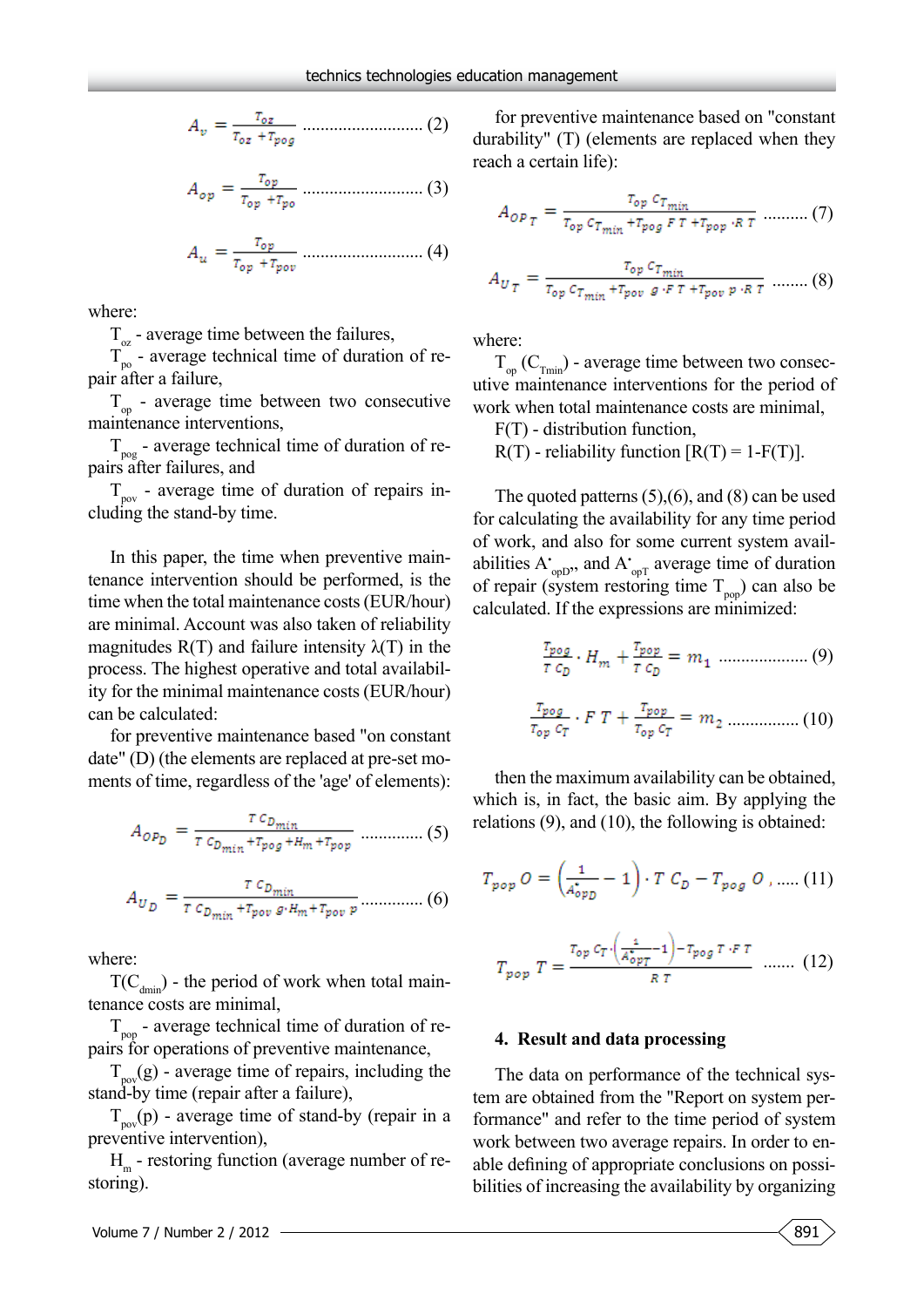maintenance actions in real conditions of exploitation on the basis of all the recorded data, the obtained data are arranged in a new way, as shown in Table 1 and Table 2.

Time period *(T)* of occurrence of a failure has been chosen in the time interval of 100 hours, considering the periodicity of maintenance teams' work in shifts. In other words, it turned out that the occurrence of failures in particular time intervals also depends on the makeup of the workgroups maintenance teams.

By x-square test, the hypothesis of normal (Gauss) distribution of probability of failure was verified. It was also determined that average time between failure (failure-free operation) has a normal distribution which facilitated calculating the restoration function  $(H<sub>m</sub>)$ . Maintenance cost estimate was performed for one preventive intervention, for both preventive maintenance based on "Constant durability", and "constant date", taking into account total costs for failure elimination  $(C_g)$ and for preventive intervention  $(C_p)$  as follows:

| <b>TABLE 1</b> |                |                         |                                                      |                      |                     |                                   |                                                |                                                       | <b>TABLE2</b>                                                     |                                        |                                                                 |                                                          |                                                          |                                         |
|----------------|----------------|-------------------------|------------------------------------------------------|----------------------|---------------------|-----------------------------------|------------------------------------------------|-------------------------------------------------------|-------------------------------------------------------------------|----------------------------------------|-----------------------------------------------------------------|----------------------------------------------------------|----------------------------------------------------------|-----------------------------------------|
|                | Period T(h)    | Number of failures (Ni) | Probability of failure occurrence<br>$(FNi/\sum Ni)$ | Unreliability (F-Zf) | Reliability (R=1-F) | Failure intensity $\lambda = f/R$ | Average number of restoring<br>$(Hm = \sum F)$ | Average duration time of repair<br>$(\mathrm{Topoh})$ | <b>Maintenance</b><br>costs with<br>"constant date"               |                                        | <b>Maintenance costs with</b><br>"constant durability"          |                                                          |                                                          |                                         |
| Ordinal No.    |                |                         |                                                      |                      |                     |                                   |                                                |                                                       | Expenses caused by the<br>occurrence of a failure<br>$Cq-Hm/ELIR$ | Toial maintena-nce costs<br>CD /EUR/h/ | Average time between<br>interventions Top/h/<br>two maintenance | occurre-nce of a failure<br>Costs caused by the<br>CgF/R | reventive interve-ntions<br>Costs caused by<br>$Cp-R(T)$ | Total maintenance costs<br>$CT$ /EUR/h/ |
| $\mathbf{1}$   | $\overline{2}$ | 3                       | $\overline{4}$                                       | 5                    | 6                   | 7                                 | 8                                              | 9                                                     | 10                                                                | 11                                     | 12                                                              | 13                                                       | 14                                                       | 15                                      |
| $\mathbf{1}$   | 100            | 6                       | 0.046                                                | 0.046                | 0.954               | 0.048                             | 0.046                                          | 5.580                                                 | 2131.20                                                           | 40.44                                  | 288.50                                                          | 1027.20                                                  | 8930.00                                                  | 34.51                                   |
| $\overline{c}$ | 200            | 3                       | 0.023                                                | 0.069                | 0.931               | 0.024                             | 0.115                                          | 11.110                                                | 32.82                                                             | 36.82                                  | 377.80                                                          | 1.14                                                     | 8860.00 23.48                                            |                                         |
| 3              | 300            | 5                       | 0.038                                                | 0.069                | 0.893               | 0.042                             | 0.222                                          | 27.275                                                | 1207.20                                                           | 22.41                                  | 466.40                                                          | 400.80                                                   | 8330.00                                                  | 18.72                                   |
| $\overline{4}$ | 400            | $\mathbf{1}$            | 0.007                                                | 0.114                | 0.886               | 0.007                             | 0.336                                          | 27.395                                                | 272.22                                                            | 17.12                                  | 549.70                                                          | 76.61                                                    | 8030.00                                                  | 14.75                                   |
| 5              | 500            | $\overline{7}$          | 0.053                                                | 0.167                | 0.883               | 0.063                             | 0.503                                          | 32.015                                                | 231.96                                                            | 14.62                                  | 630.00                                                          | 59.77                                                    | 7570.00                                                  | 12.11                                   |
| 6              | 600            | $\overline{4}$          | 0.030                                                | 0.197                | 0.803               | 0.037                             | 0.700                                          | 32655                                                 | 3640.70                                                           | 17.06                                  | 705.70                                                          | 817.36                                                   | 7270.00                                                  | 11.46                                   |
| $\overline{7}$ | 700            | 6                       | 0.046                                                | 0.243                | 0.757               | 0.060                             | 0.943                                          | 35.845                                                | 11659.55                                                          | 24.07                                  | 778.40                                                          | 2559.43                                                  | 6580.00                                                  | 11.74                                   |
| 8              | 800            | $\overline{4}$          | 0.030                                                | 0.273                | 0.727               | 0.041                             | 1.216                                          | 40.835                                                | 1741.11                                                           | 11.74                                  | 844.20                                                          | 347.64                                                   | 6120.00                                                  | 7.66                                    |
| 9              | 500            | 9                       | 0.069                                                | 0.342                | 0.658               | 0.104                             | 1.558                                          | 53.705                                                | 1842.89                                                           | 10.77                                  | 905.40                                                          | 331.02                                                   | 5740.00                                                  | 6.71                                    |
| 10             | 1000           | 6                       | 0.046                                                | 0.388                | 0.612               | 0.075                             | 1.946                                          | 55.165                                                | 7223.66                                                           | 14.35                                  | 962.80                                                          | 1181.90                                                  | 5360.00                                                  | 6.44                                    |
| 11             | 1100           | 5                       | 0.038                                                | 0.426                | 0.574               | 0.066                             | 2.372                                          | 56.875                                                | 6253.46                                                           | 12.50                                  | <b>I0I6.4</b>                                                   | 981.74                                                   | 4670.00                                                  | 5.66                                    |
| 12             | 1200           | 5                       | 0.038                                                | 0.464                | 0.536               | 0.070                             | 2.836                                          | 61.095                                                | 7853.83                                                           | 12.75                                  | 1061.10                                                         | 1138.24                                                  | 4290.00                                                  | 5.11                                    |
| 13             | 1300           | 9                       | 0.069                                                | 0.533                | 0.467               | 0.147                             | 3.369                                          | M.I 35                                                | 1315.71                                                           | 7.54                                   | 1106.00                                                         | 172.39                                                   | 4060.00                                                  | 3.83                                    |
| 14             | 1400           | 5                       | 0.038                                                | 0.571                | 0.429               | 0.088                             | 3.940                                          | 67.435                                                | 31065.35                                                          | 25.67                                  | 1146.60                                                         | 3879.43                                                  | 3530.00                                                  | 6.46                                    |
| 15             | 1500           | $\overline{3}$          | 0.023                                                | 0.594                | 0.406               | 0.056                             | 4.534                                          | 67.915                                                | 3151.60                                                           | 7.74                                   | <b>II8I.9</b>                                                   | 364.69                                                   | 3230.00                                                  | 3.04                                    |
| 16             | 1600           | $\overline{7}$          | 0.053                                                | 0.647                | 0.535               | 0.150                             | 5.181                                          | 77.715                                                | 1902.74                                                           | 6.61                                   | 1214.20                                                         | 203.15                                                   | 3000.00                                                  | 2.64                                    |
| 17             | 1700           | $\overline{4}$          | 0.030                                                | 0.677                | 0.323               | 0.092                             | 5.858                                          | 78.605                                                | 31155.04                                                          | 21.66                                  | 1244.00                                                         | 3387.36                                                  | 2000.00                                                  | 4.33                                    |
| 18             | 1800           | $\overline{3}$          | 0.023                                                | 0.700                | 0.300               | 0.076                             | 6.558                                          | 79.085                                                | 8720.39                                                           | 9.36                                   | 1264.20                                                         | 905.92                                                   | 1470.00                                                  | 1.88                                    |
| 19             | 1900           | 13                      | 0.100                                                | 0.800                | 0.200               | 0.500                             | 7.358                                          | 84:205                                                | 174497.97                                                         | 13.07                                  | 1278.13                                                         | 1773.61                                                  | 7100.00                                                  | 1.94                                    |
| 20             | 2000           | $\overline{7}$          | 0.053                                                | 0.853                | 0.147               | 0.036                             | 8.211                                          | 85.965                                                | 34313.09                                                          | 20.14                                  | 1285.00                                                         | 338.94                                                   | 0.00                                                     | 2.63                                    |
| 21             | 2100           | $10\,$                  | 0.076                                                | 0.929                | 0.071               | 1.070                             | 9.140                                          | 89.295                                                | 2131.20                                                           | 40.44                                  | 288.50                                                          | 1027.20                                                  | 8930.00 34.51                                            |                                         |
| 22             | 2200           | 8                       | 0.061                                                | 1.000                | 0.000               |                                   | $2.070$ 10.140                                 | 95.255                                                | 32.82                                                             | 36.82                                  | 377.80                                                          | 1.14                                                     | 8860.00 23.48                                            |                                         |

*Table 1 and 2 The data on performance of the technical system*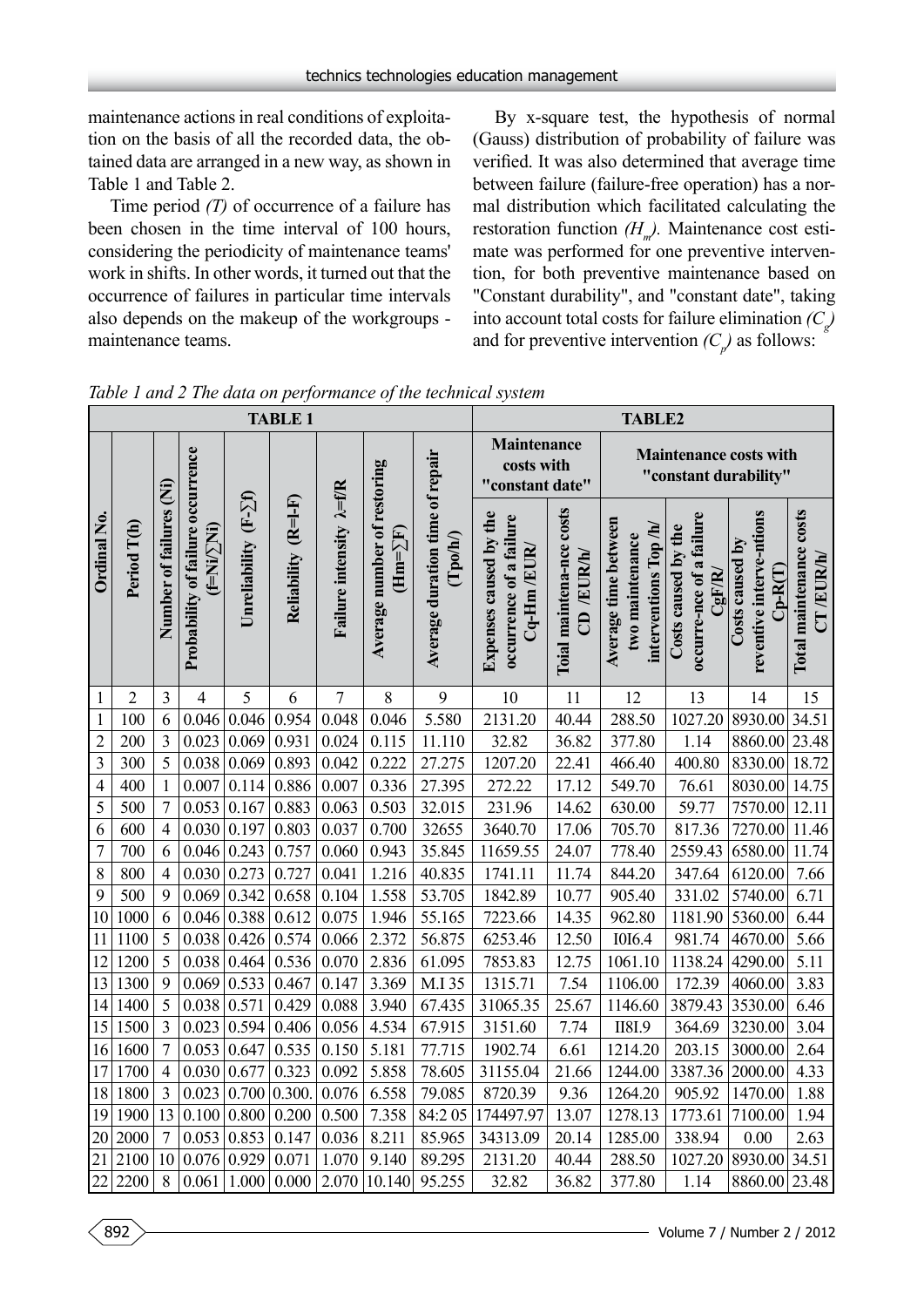$$
C_D = \frac{c_g \cdot H_m + c_p}{T} \dots \dots \dots \dots \dots \dots \dots \tag{13}
$$

$$
C_T = \frac{c_g \cdot F \, T + c_p \cdot R \, T}{T_{op}} \dots \dots \dots \dots \dots \dots \tag{14}
$$

Maintenance costs were calculated by applying the relations (13) and (14), and are shown in Table 2. From Table 2 and Figure 2, it can be seen that the minimal maintenance costs (1.88 EUR/hour) are for the operation time of 2,000 hours, and it is for maintenance strategy based on "constant durability". For this period of time, the highest operative and total availabilities can also be calculated by applying the patterns  $(5)$ ,  $(6)$ ,  $(7)$ , and  $(8)$ :

$$
A_{opp} = \frac{2000}{2000 + 1.72 \cdot 8.211 + 68} = 0.96066
$$

$$
A_{Up} = \frac{2000}{2000 + 1.76 \cdot 8.211 + 72} = 0.95856
$$

$$
A_{opp} = \frac{1264.2}{1264.2 + 1.72 \cdot 0.853 + 68 \cdot 0.147} = 0.9910
$$

$$
A_{U_T} = \frac{1264.2}{1264.2 + 1.76 \cdot 0.853 + 72 \cdot 0.147} = 0.9505
$$

It is obvious that higher availability values are obtained for the maintenance strategy based on "constant durability" than for the maintenance strategy based on "constant date", which confirms again the fact that for the observed technical system, the most acceptable maintenance strategy is the one based on "constant durability". The results arouse special interest, because the exclusive maintenance strategy based on "constant date" has been applied to the technical system (Agio-machine) until now. By applying Table 1 and Figure 1, it can be noticed that the failure intensity  $\lambda(T)$ begins to rise sharply-after 1,800 hours of work, and thus the system should be covered and maintenance preventive action should be carried out. However, as maintenance costs for this period of time are higher than the costs for the period of time of 2,000 hours, the preventive activity is therefore delayed until the 2,000<sup>th</sup> work hour.



*Figure 1 Diagram of Failure Intensity A and Reliability R in the period of six months*



*Figure 2. Diagram of costs of preventive maintenance based on constant date*  $(C_p)$  *and constant durability (C<sub>T</sub>) for six months* 

#### **5. Conclusions**

It is common to estimate the state of a technical system each time when preventive maintenance is carried out. After realization of certain number of actions in preventive maintenance and recording them for each technical system, sufficient quantity of information will be available for establishing whether a technical system should be exposed to more or less frequent maintenance actions, and how frequently preventive maintenance should be carried out.

The research results provide the following conclusions:

- 1. The better preventive maintenance is, the better availability. The difference between operative and total availability gives the impact of preparation time for failure elimination.
- 2. However, total availability is lower than the operative one if maintenance organization is improved, and it is possible for total availability to come closer to the operative one in value. The ultimate goal should be operative availability
- 3. The applied method of obtaining availability and total maintenance costs is suitable for maintenance planning. Detailed comments